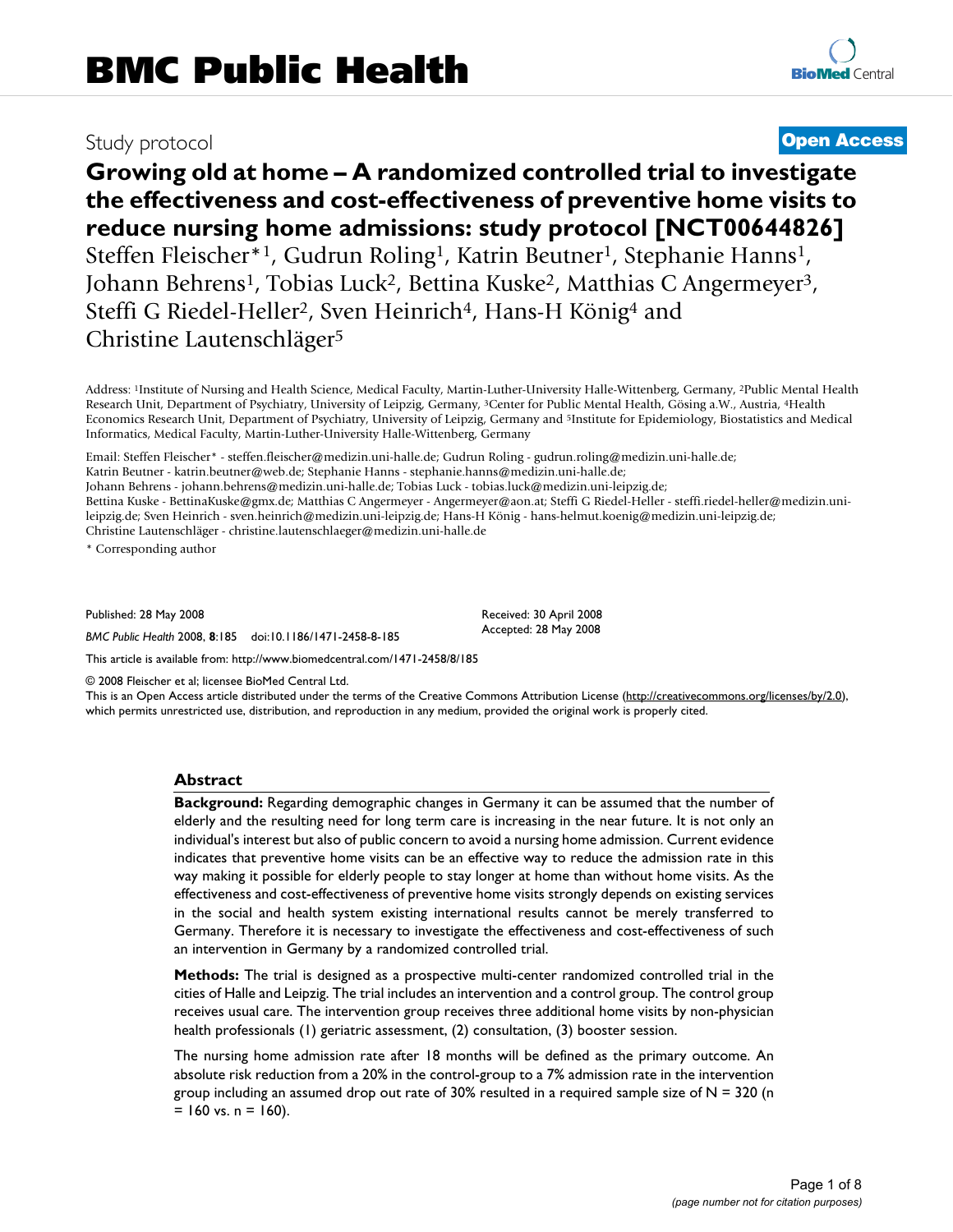Parallel to the clinical outcome measurement the intervention will be evaluated economically. The economic evaluation will be performed from a society perspective.

**Discussion:** To the authors' knowledge for the first time a trial will investigate the effectiveness and cost-effectiveness of preventive home visits for people aged 80 and over in Germany using the design of a randomized controlled trial. Thus, the trial will contribute to the existing evidence on preventive home visits especially in Germany.

## **Background**

It can be stated as an obvious fact that people prefer to age at home in a familiar environment then to move to a nursing institution. Considering the aim of an autonomous and independent life as a central aspect of successful living in the older population, measures to achieve this aim have to be taken.

In modern industrialized countries traditional forms of support for the elderly are often replaced by new formal and informal support systems. This shift happened as a consequence of demographic and social changes in the 19th and 20th century. Concerns about the well-being of the elderly population grew especially in the second half of the 20th century as problems arose to afford for the care of the growing number of elderly people. In addition to the mentioned structural changes a reduced commitment to care for elderly family members is forecasted in industrialized countries.

Data from the German Federal Statistical Office indicates a total prevalence of people aged 80 and over that are cared for in nursing homes of 13% in the relevant German population [\[1](#page-6-0)]. A survey in Leipzig showed that about 27.8% of the population in nursing homes is between 80 and 84 years and even 60.8% is 85 years and older [[2](#page-6-1)]. Relevant reductions of self care skills were found in 61.8% of the people 80 years or older [\[2\]](#page-6-1). To give concise prognosis of necessary nursing care 3 main factors have to be taken into account:

(1) Demographic developments (declining familial potential for nursing),

(2) Structural changes in society (increased female employment; increasing number of single-person households) and

(3) Cultural changes (decreasing commitment to nurse relatives).

Some authors extrapolate a 60% increase in the prevalence of people in need of long term care assuming a moderate increase in average life expectancy within the next 30 years [\[3](#page-6-2)], and assuming a higher increase in average life expectancy the increase would be even higher [\[3](#page-6-2)[,4](#page-6-3)]. Consequently the need for inpatient care will rise accordingly. Inpatient care like residential care homes or nursing homes causes higher social costs than ambulatory care. An absolute or relative increase in admission rates thus would put a higher strain on the long term care insurance system in Germany [[5](#page-6-4),[6\]](#page-6-5). Efficient measures to reduce the prevalence of nursing home admissions by either avoiding or delaying admission have to be investigated.

Preliminary models of preventive home visit interventions were developed in Denmark and the United Kingdom [[7](#page-6-6)]. More then twenty years after the first intervention programs the concept of preventive home visits has been developed to multidimensional assessments accompanied by multidimensional interventions. As care for the elderly includes several dimensions these dimensions are represented in contemporary home visit programs. They include the socioeconomic supportive dimension, the social integrative dimension and finally the health dimension. The individual assessment of these dimensions is meant to identify individual risk factors or a decline of functioning, leading to a need for individual intervention strategies. The concept of home visits has the advantage to assess functioning in an individual's relevant environment [[8](#page-6-7),[9](#page-7-0)]. In the most recent meta-analysis [[10\]](#page-7-1) 26 trials investigating preventive home visits were identified. The included trials were conducted in 8 different countries but Germany was not included. Results regarding the effectiveness of preventive home visits are discussed very controversially within the reviews and a strong clinical heterogeneity can be stated across the existing publications [[9,](#page-7-0)[10](#page-7-1)]. As such complex interventions may be highly sensitive to the local health system the generalizability of international results to Germany is limited. For that reason it is important to develop and investigate a concept of preventive home visits in Germany that accommodates local structures.

The aim of our study therefore is to investigate the effects of preventive home visits in Germany in people aged 80 and older. Our hypothesis is: Preventive home visits will reduce the incidence of nursing home admissions within the investigated period of 18 months. Furthermore we expect the intervention to be cost-effective. The results can be used as a basis for recommendations on the funding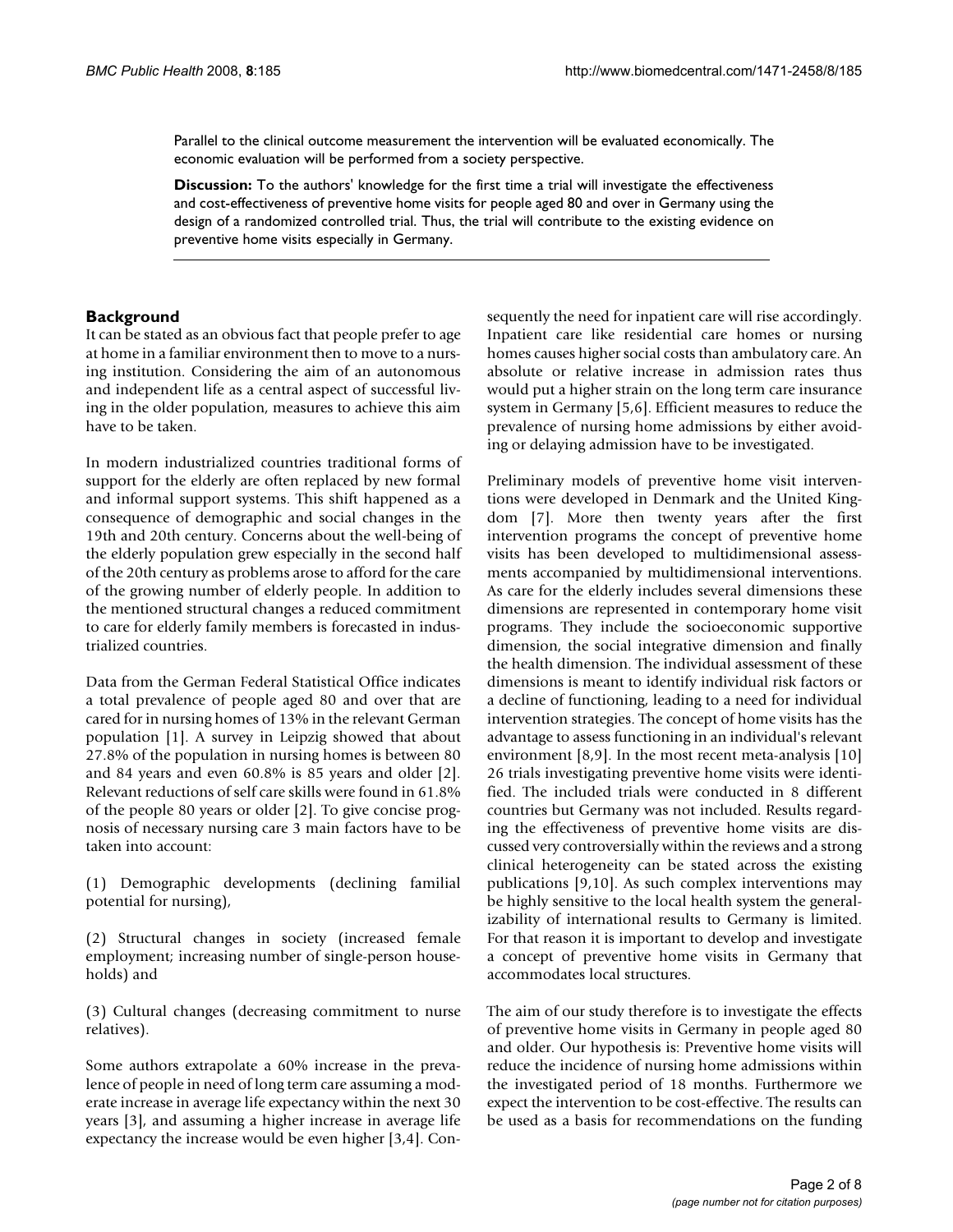and implementation of preventive home visits in Germany.

## **Methods**

This multi center trial is based on a non-blinded randomized controlled study design. We have 2 centers included in this trial, Halle (Saxony-Anhalt) and Leipzig (Saxony). The control group receives usual care besides the baseline and the final measurement after 18 months while the intervention group additionally receives a geriatric assessment, a consultation visit and a booster session.

#### *Inclusion and exclusion criteria*

The study is conducted in cooperation with the university hospital Halle, the Diakoniekrankenhaus Halle, the registration office Halle and 3 GP practices in the city of Halle and 18 GP practices in the city of Leipzig. All people older than 80, fluent German speakers, residents of Leipzig or Halle, living at home or planned discharge to home (hospital patients) are eligible for this study. Additionally, participants have to be impaired in at least 3 activities of daily living. We exclude from trial participation people that are cognitive impaired, not able to give informed consent or have a care level higher than I (according to German long term care insurance).

## *Recruitment of participants*

It is a well documented problem to recruit participants in this age group especially when interventions that demand home visitation are involved [[11](#page-7-2)]. We therefore will implement three strategies to maximize recruitment and reach the needed sample size. The primary recruitment strategy is via GP practices in the cities of Halle and Leipzig. As a second strategy the recruitment via liaison nurses will be implemented in hospitals in Halle to cope with the small number of participating GPs and to include a group of high risk participants. As a third recruitment strategy people aged 80 and over in Halle and Leipzig will be contacted by mail. Addresses will be retrieved by cooperating with the local registration offices. We will send explicit trial information, a consent form for participants and a self-addressed stamped envelope. After return of the consent form we will contact the responders by telephone, prescreen for inclusion and exclusion criteria and make an appointment for a home visit. This first home visit is different to the first home visits of the other recruitment methods so far that the screening is done within that visit in addition to the assessment. Prescreening and final screening is necessary as we expect a certain amount of inappropriate responders to our letter. We will set a time limit of 4 weeks after dispatch of the last letter till we close participant registration via mail. All received consent letters then will be put in random order. This will be the order we contact the persons until we got enough study participants in addition to general practitioners' practices and hospital recruitment. Exceeding persons will get a written cancellation due to numerical limitation for trial participants.

## *Randomization*

A balanced block-wise randomization, stratified by center, will be used. In Halle the sample additionally is stratified according to the recruiting hospital and practice. Concealment of allocation is assured by central randomization via consecutive randomization lists in the order of recruitment.

Participants recruited via the registration office will be randomized using sealed opaque envelopes immediately after completion of the baseline assessment.

## *Blinding*

Patients and field researchers cannot be blinded to group allocation. A blinded statistician not involved in trial conduct will do the final analysis.

#### *Study procedure*

A liaison nurses screens and recruits the participants for eligibility in the 2 hospitals in Halle. Medical secretaries screen and recruit the participants in Leipzig and Halle for eligibility in the participating GPs' practices. Patients then are randomized by the local study center via consecutive randomization lists in this way assuring concealed allocation of participants. The participants are contacted by the centers' study personal via mail and phone. In the phone call an appointment for the first home visit is made with the patients. In Halle we additionally will contact the patients after discharge from hospital. All other study procedures are standardized across the study centers, in this way ensuring a homogenous conduct of the trial.

The intervention group will be assessed with a geriatric assessment and the baseline assessment. A team of nurses, psychologists, physiotherapists, dietitians and physicians will work out individualized recommendations in a case review one week after the geriatric assessment. The main aim is to identify self-care deficits and risks for self-care deficits in the socioeconomic supportive dimension, the social integrative dimension and finally the health dimension. Then appropriate recommendations will be given by the team. After the case conference the members of the intervention group are visited by the same staff member again. This staff member will conduct a consultation and instruction based on the results of the case conference. Four weeks after the consultation another visit is done by the staff member. This visit (booster session) is for evaluative purposes mainly: To what extent the study participant adheres to the recommendations and how convenient are the recommendations. The final measure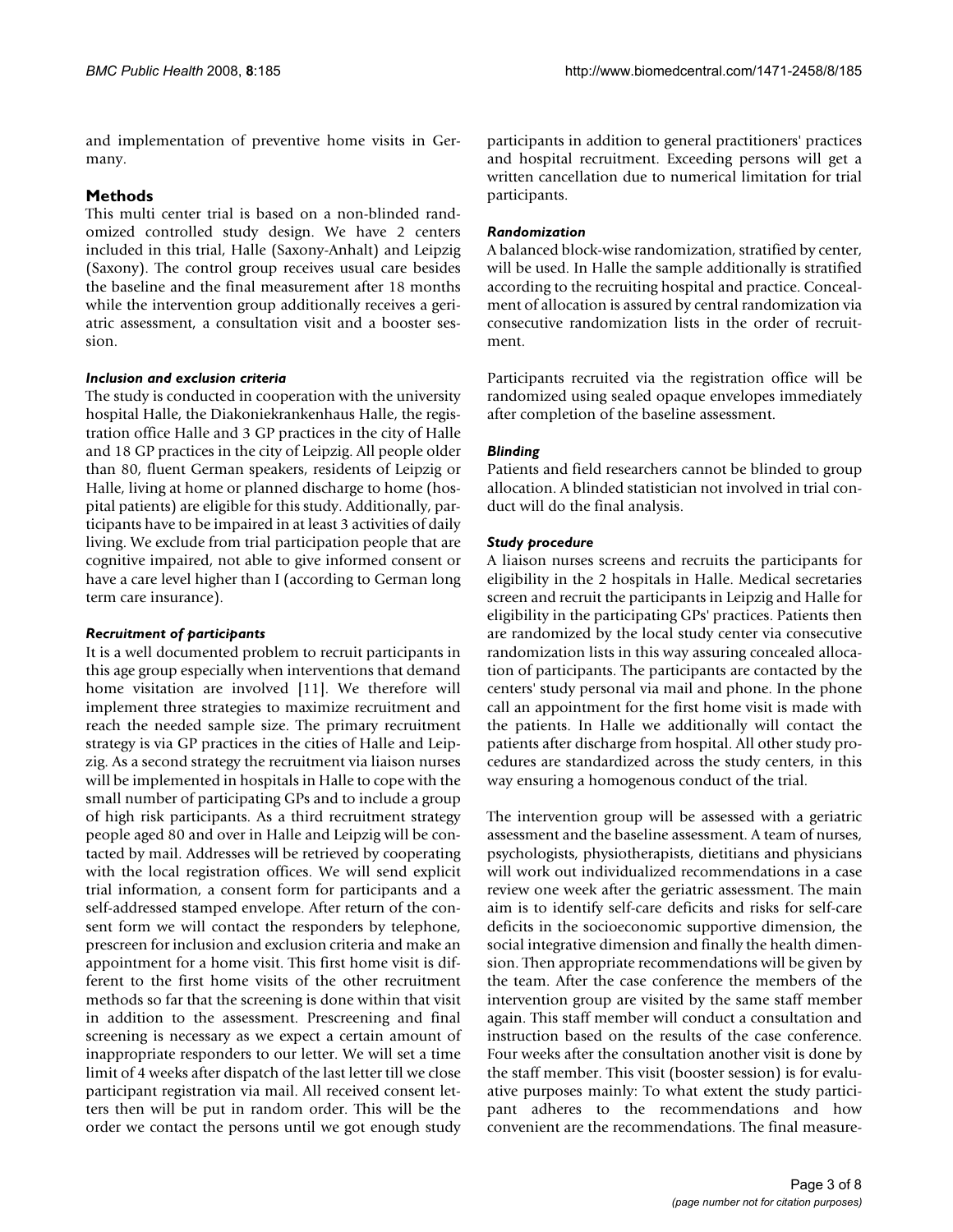ment will be the follow-up assessment 18 months after baseline.

The control group is only assessed with the baseline assessment and the follow-up assessment 18 months later. The control group will not receive any intervention in addition to standard care. The flow of the participants is shown in Figure [1](#page-4-0).

## *Outcomes*

Primary outcome of our trial is the incidence of nursing home admission over the study period of 18 months. Nursing home admission in our trial is defined as the permanent admission into an inpatient nursing care facility according to the social security code of Germany. Short term care, assisted living, geriatric day care or respite care facilities are not included in this definition.

Data will be collected on follow-up assessment either by direct contact with the participants, their relatives or the resident registration office.

Secondary outcomes over the whole trial period of 18 months:

- Time to nursing home admission
- health care service utilization and costs
- incremental cost-effectiveness and cost-utility ratio
- health related functioning
- health related quality of life
- prevalence of falls

## *Sample size calculation*

Sample size calculation was based on an assumed absolute risk reduction from a 20% in the control group to a 7% in the home admission rate of the intervention group. Power calculation ( $\alpha$  = 0.05;  $\beta$  = 0.20) including an estimated drop out rate of 30% resulted in a required sample size of  $N = 320$  (n = 160 vs. n = 160) using a two-tailed Chi-square test. The sample size is equally divided among the two study centers Halle and Leipzig.

## *Drop-outs*

Drop-outs will be documented thoroughly and included in data analysis to the point of drop-out. Reasons for drop-out will be reported and analyzed.

## *Data analysis*

Clinical data analysis will be done by the institute for epidemiology, biostatistics and medical informatics of the medical faculty Martin-Luther-University Halle-Wittenberg.

In a first step adequate descriptive statistics will be used to compare the intervention group against control group after randomization. Then all outcomes will be tested in comparison of the intervention and control group with multifactorial regression models on an intention-to-treat basis. Level of significance is determined by 5%. Twotailed tests for significance will be used for all statistical tests.

Precision of results will be specified. Confidence intervals (95%) will be computed for all primary and secondary outcomes.

Economic analysis will be conducted by the Health Economics Research Unit, University of Leipzig. This involves calculating costs as well as the cost-effectiveness ratio, i.e. the ratio of the difference in mean costs and the difference in mean effects between the intervention and control group. QALYs based on EQ-5D [\[12](#page-7-3)] will be used to measure health effects in cost-utility analysis. To assess the uncertainty of the results sensitivity analysis will be performed and cost-effectiveness acceptability curves will be computed.

## *Quality assessment*

The trial is part of the Nursing Research Network "Mitte-Süd". A report system is established within the network. Annual quality reports have to be prepared for the German Federal Ministry of Education and Research.

As the conduct of a multi center trial demands high standards of quality to warrant comparable conditions and results among the centers all procedures were developed and documented in joint commissions.

## *Screening*

Screening includes sociodemographic data (age, sex, marital status and housing conditions), information about long term care insurance, nursing allowance and degree of impairment to receive benefits from the long term care insurance. Furthermore, Activities of Daily Living (ADL) are checked [[13\]](#page-7-4).

#### *Baseline assessment*

All participants (intervention and control group) receive baseline assessment after randomization and the same assessment at follow-up after 18 months. Cognitive function is assessed using the Mini Mental State Examination (MMSE) [[14](#page-7-5)]. The health related quality of life is measured by the EuroQol-5D [[12](#page-7-3)], including a visual analogue scale (VAS) to measure patients preferences. Psychosocial factors are assessed with the Social Situation by Nikolaus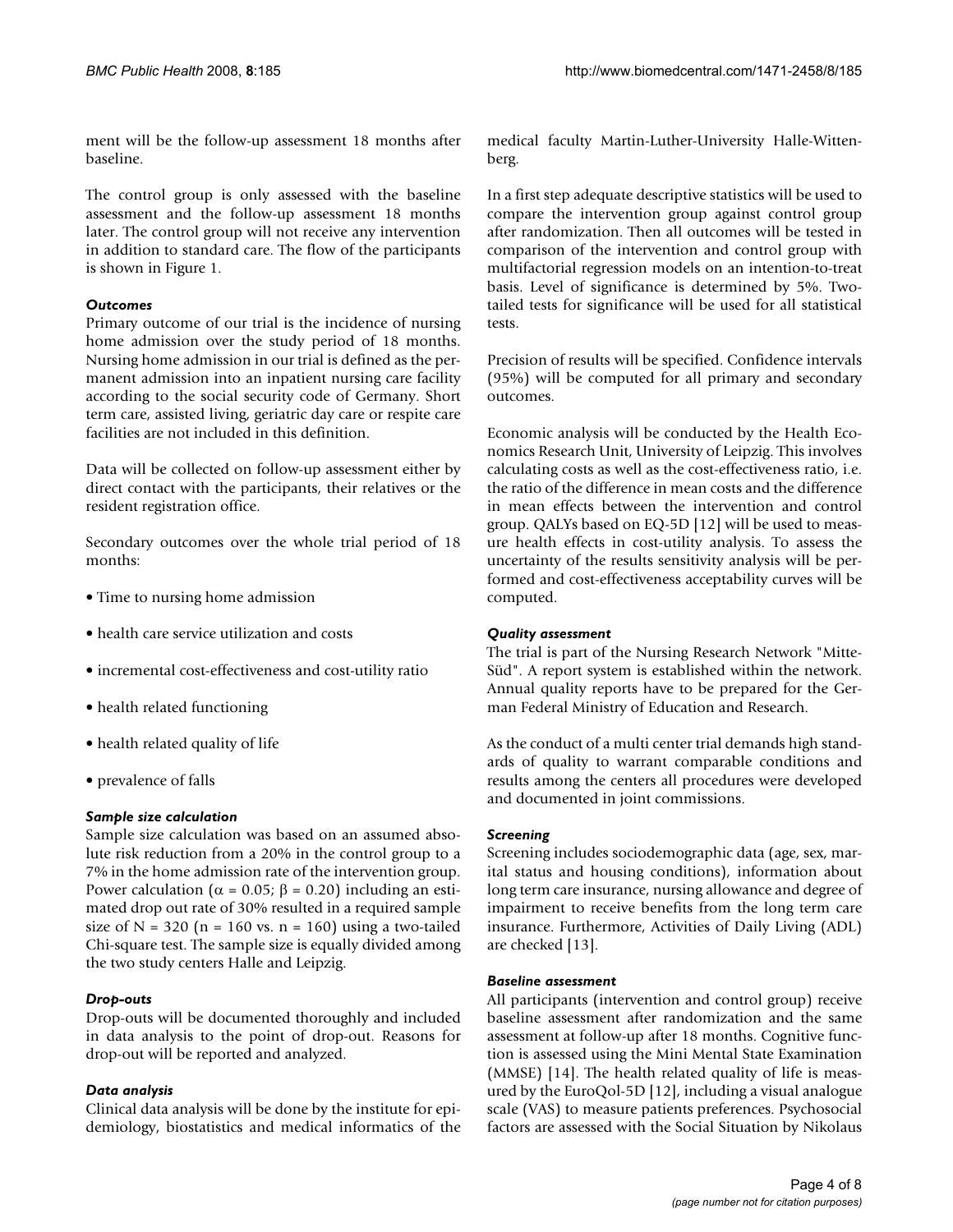<span id="page-4-0"></span>

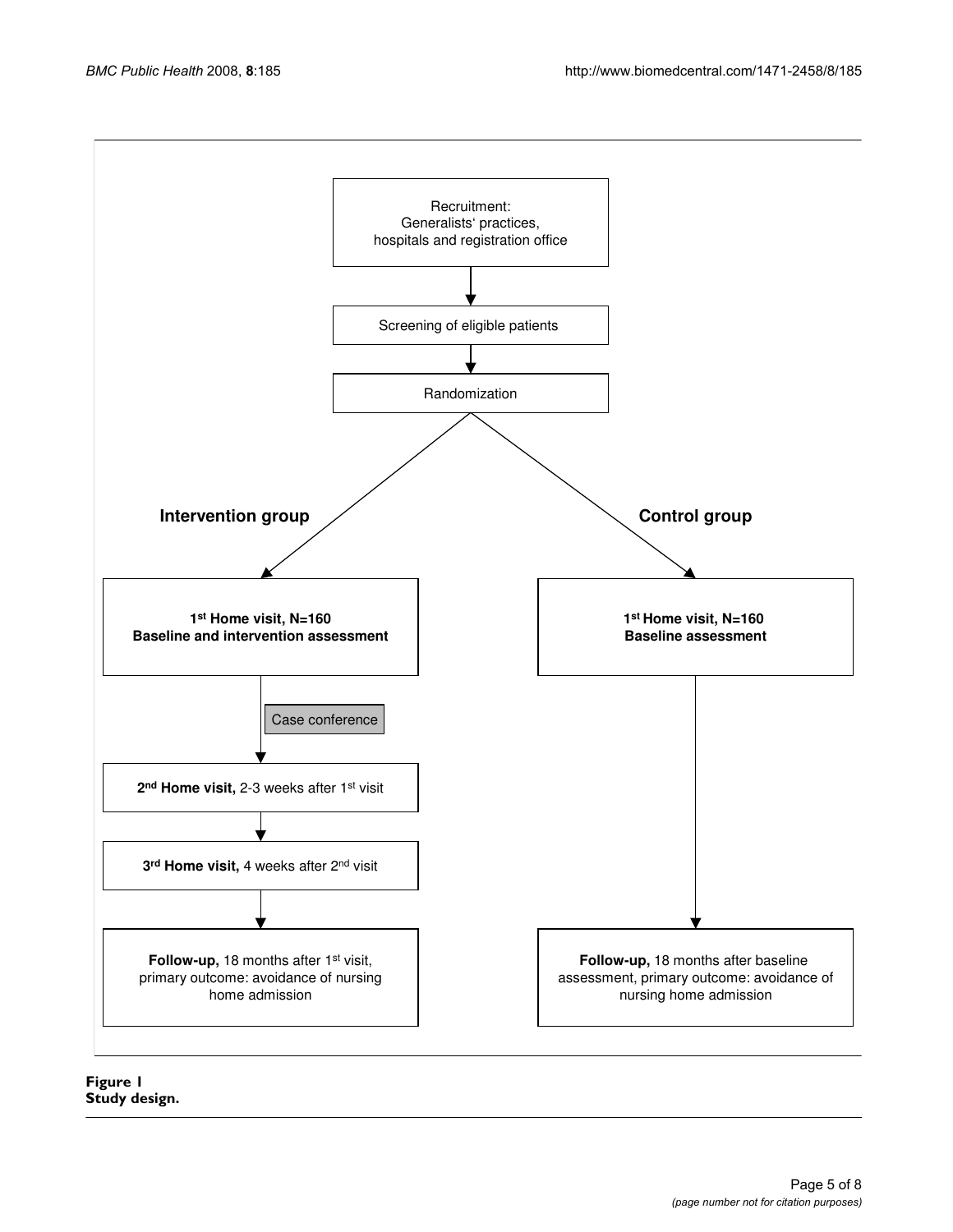(SoS) [[15](#page-7-6)]and the 5-item version of the Geriatric Depression Scale (GDS)[\[16](#page-7-7)]. This short form was chosen because it is as effective as the 15-item version of the GDS [\[17](#page-7-8)], which is widely used for depression screening in cognitively unimpaired elderly persons. Moreover, the 5-item GDS is more an economical version because of reduced administration time. Details about the functional status will be determined using the Barthel-Index [[18\]](#page-7-9) and the Instrumental Activities of Daily Living (IADL) [\[19](#page-7-10)]. Additionally, all participants are asked about their history of falls in the past 12 months. A Questionnaire of Service Utilization and Costs will be used based on cost diaries used in earlier studies [\[20](#page-7-11)[-25](#page-7-12)].

This questionnaire also includes sociodemographic data (i.e. age, sex, marital and educational status, life conditions); information about health insurance, long term care insurance and the degree of impairment to receive benefits from the long term care insurance. Furthermore the Chronic Disease Score will be calculated [\[26](#page-7-13)].

#### *Intervention assessment*

All subjects of the intervention group additionally receive intervention assessment immediately after baseline assessment. The current nutrition status is measured by the Mini Nutrition Assessment (MNA) [[27\]](#page-7-14). Other health dimensions of elderly persons such as impaired sight or hearing, urinary or bowel incontinence and loss of functional muscle mass are assessed with the Geriatric Screening AGAST [\[28\]](#page-7-15) and the Geriatric Screening by Lachs [\[29](#page-7-16)]. These geriatric screenings also determine social activities, housing conditions, economical conditions and polypharmacy. The Clock-Completion Test [[30](#page-7-17)] will complement the MMSE for the baseline assessment of cognitive abilities.

## *Case conferences*

We will conduct interdisciplinary case conferences for all patients in the intervention group. We intend to collect several cases for a conference. We will conduct case conferences in the defined period of 3 weeks between first and second home visit in this way trying to standardize the procedures. Cases will be prepared and introduced to the conference group by the visiting investigator. The investigators will invite appropriate health professionals as the case requires. The professional spectrum of the conference expert advisory group hereby consists of nurses, a general practitioner, a nutritionist, a geronto psychiatrist, a physiotherapist, a psychologist and a social worker. Recommendations will be worked out for the single patient and we will document them for the next home visit. The duration of the preparation, present experts and duration of the conference will be documented for each patient individually.

#### *Home counseling intervention*

The last part of the experimental intervention consists of a counseling intervention. We will address the identified problems and present the recommendations of our expert advisory group during this home visit. We estimate the duration of the second home visit including the counseling with 20–40 minutes.

#### *Booster session*

Four weeks after the counseling home visit we will visit the patients in the intervention group for a third time. During this visit we want to evaluate which recommendations the patients already implemented and which not. In this way we can assess obstacles and facilitators to the recommendation adherence. Additionally, we have the opportunity to boost our recommendations from the second home visit.

#### *Follow-up*

18 months after the first home visit we will assess all participants using the same measurement as for the baseline assessment. Additionally, details about current residence status, nursing home admission and date of nursing home admission are included. If a subject cannot be reached by usual means like telephone or mail, the named contact person or residents' registration office will be contacted.

All measurements are summarized in Table [1.](#page-6-8)

## *Protection of data privacy*

We will create a pseudonym for all trial participants to collect and analyze the trial data. Key lists will be stored separately from the trial data and erased after final data analysis. Data will be analyzed in a way that no conclusions can be drawn to individual participants. Trial data is stored in lockable cabinets in lockable rooms. All gained address data of persons not included in the trial will be erased after exclusion (prescreening or screening) or noninclusion (non-responders of the registration offices' samples).

#### *Ethical considerations*

The study protocol is approved by the ethics committees of the universities in Halle and Leipzig. If changes to the study procedures are necessary they will be proposed to the local ethics committees as amendments. All changes will be described and discussed in the publication of the trial's results.

#### *Publication policy*

We plan to publish the trial results in a peer reviewed international Medline-listed journal whether the effectiveness was shown or not. This mainly serves the purpose to avoid publication bias. Additionally, we are obliged by the Federal Ministry of Education and Research to report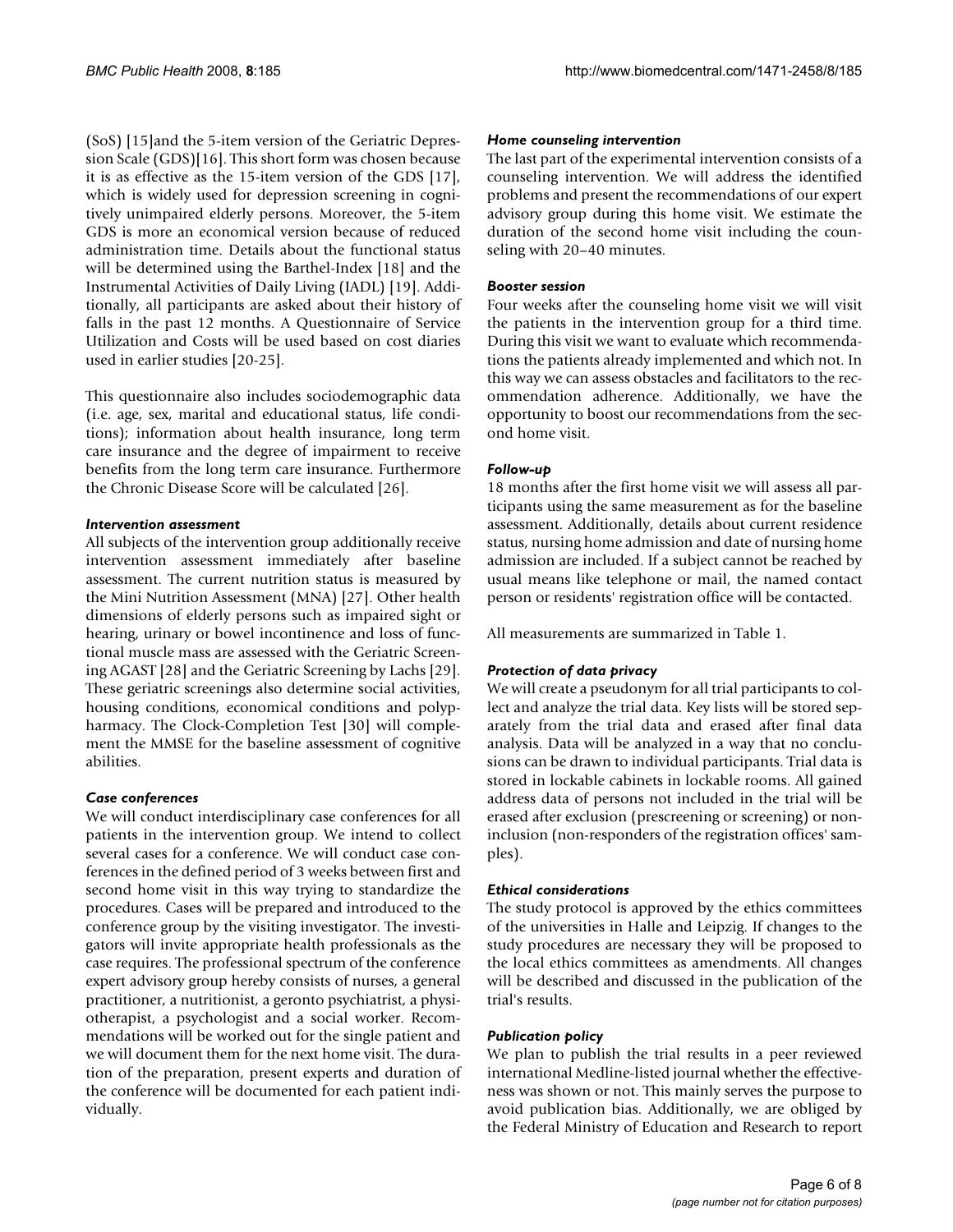#### <span id="page-6-8"></span>**Table 1: Measurements**

| Points of measurement and outcome measures according to case report form |                                                          |
|--------------------------------------------------------------------------|----------------------------------------------------------|
| point of measurement                                                     | outcome measures                                         |
| Screening                                                                | • sociodemographic data                                  |
|                                                                          | • ADL - Activities of Daily Living [13]                  |
|                                                                          | • document analysis                                      |
| Baseline assessment                                                      | $\cdot$ EQ-5D [12]                                       |
|                                                                          | • Chronic Disease Score [26]                             |
|                                                                          | • Number of falls during the last 12 months              |
|                                                                          | • Questionnaire of Service Utilization and Costs [20-25] |
|                                                                          | • Barthel-Index [18]                                     |
|                                                                          | • MMSE - Mini Mental State Examination [14]              |
|                                                                          | • SoS – Social Situation [15]                            |
|                                                                          | • 5-item version of the Geriatric Depression Scale [16]  |
|                                                                          | • IADL - Instrumental Activities of Daily Living [19]    |
| Intervention assessment                                                  | • MNA - Mini Nutrition Assessment [27]                   |
|                                                                          | • Clock-Completion Test [30]                             |
|                                                                          | • Geriatric Screening AGAST [28]                         |
|                                                                          | • Geriatric Screening by Lachs [29]                      |
| Follow-up                                                                | • same as Baseline                                       |

our results within 6 months after study termination. All trial results will be reported within context to this study protocol.

#### **Discussion**

A significant reduction in nursing home admission rates over the trial period is expected as a primary outcome. The study design of a randomized controlled trial is appropriate for the underlying research question. We deem the two recruitment approaches hospital and general practitioner's practice to be of practical relevance for the German health system. Assuming positive results general practitioners, hospitals or home care agencies seem a promising way to implement such an intervention in the German health system.

#### **Competing interests**

The authors declare that they have no competing interests.

#### **Authors' contributions**

SGR–H and JB are responsible project coordinators in the two participating study centers and the main investigators. SGR–H, JB, MCA, StH, SH, H–HK and BK were responsible for general study design. CL planned the statistical analysis, conducted the sample size calculation and was responsible as biometric counselor. H–HK and SH are responsible for economic evaluation. GR, KB, TL and SF are responsible for the conduct of the trial, amendments to the first conceptualization of the trial and the first draft of the manuscript. GR, KB, TL, and SF conducted

the pretests. All authors were responsible for the drafting of this paper and approved the final manuscript.

#### **Acknowledgements**

The trial is funded by the Federal Ministry of Education and Research (BMBF grant 01GT0601 and 01GT0604) as project T5 of the German Nursing Research Network "Mitte-Süd".

#### **References**

- <span id="page-6-0"></span>1. **Statistisches Jahrbuch für die Bundesrepublik Deutschland 2007.** Wiesbaden , Statistisches Bundesamt; 2007:742 S..
- <span id="page-6-1"></span>2. Wilms HU, Riedel-Heller SG, Busse A, Angermeyer MC: **[\[Need for](http://www.ncbi.nlm.nih.gov/entrez/query.fcgi?cmd=Retrieve&db=PubMed&dopt=Abstract&list_uids=11718097) [help and nursing care in the elderly of the new German ter](http://www.ncbi.nlm.nih.gov/entrez/query.fcgi?cmd=Retrieve&db=PubMed&dopt=Abstract&list_uids=11718097)ritories: results of a Leipzig long-term study of the elderly [population \(LEILA75+\)\].](http://www.ncbi.nlm.nih.gov/entrez/query.fcgi?cmd=Retrieve&db=PubMed&dopt=Abstract&list_uids=11718097)** *Z Gerontol Geriatr* 2001, **34(5):**348-355.
- <span id="page-6-2"></span>3. Rothgang H: **Finanzwirtschaftliche und strukturelle Entwicklungen in der Pflegeversicherung bis 2040 und mögliche alternative Konzepte.** In *Herausforderungen unserer älter werdenden Gesellschaft an den Einzelnen und die Politik Studienprogramm* Edited by: Bundestages EKDWD. Heidelberg , R. V. Decker; 2002:1-254.
- <span id="page-6-3"></span>4. Rürup-Kommission: **Bericht der Kommission.** Berlin , Bundesministerium für Gesundheit und Soziale Sicherung; 2003.
- <span id="page-6-4"></span>5. Schulz E, Leidl R, Konig HH: **[The impact of ageing on hospital](http://www.ncbi.nlm.nih.gov/entrez/query.fcgi?cmd=Retrieve&db=PubMed&dopt=Abstract&list_uids=14726007) [care and long-term care--the example of Germany.](http://www.ncbi.nlm.nih.gov/entrez/query.fcgi?cmd=Retrieve&db=PubMed&dopt=Abstract&list_uids=14726007)** *Health Policy* 2004, **67(1):**57-74.
- <span id="page-6-5"></span>6. Werblow A, Felder S, Zweifel P: **[Population ageing and health](http://www.ncbi.nlm.nih.gov/entrez/query.fcgi?cmd=Retrieve&db=PubMed&dopt=Abstract&list_uids=17311357) [care expenditure: a school of 'red herrings'?](http://www.ncbi.nlm.nih.gov/entrez/query.fcgi?cmd=Retrieve&db=PubMed&dopt=Abstract&list_uids=17311357)** *Health Econ* 2007, **16(10):**1109-1126.
- <span id="page-6-6"></span>7. Hendriksen C, Lund E, Stromgard E: **[Consequences of asssess](http://www.ncbi.nlm.nih.gov/entrez/query.fcgi?cmd=Retrieve&db=PubMed&dopt=Abstract&list_uids=6439298)[ment and intervention among elderly people: a three year](http://www.ncbi.nlm.nih.gov/entrez/query.fcgi?cmd=Retrieve&db=PubMed&dopt=Abstract&list_uids=6439298) [randomised controlled trial.](http://www.ncbi.nlm.nih.gov/entrez/query.fcgi?cmd=Retrieve&db=PubMed&dopt=Abstract&list_uids=6439298)** *British Medical Journal* 1984, **289:**1522-1524.
- <span id="page-6-7"></span>8. Behrens J, Schulz M, Schmidt-Ohlemann M: **"Hospital at Home", ambulante Rehabilitation, Überleitungspflege und die ICF: Die Mobile Rehabilitation im Spiegel von Barthel-Index und Reha-Aktivitäten-Profil (RAP).** In *DRV-Schriften Volume 12. Rehabilitationswissenschaftliches Kooloquim - Rehabilitation im Gesundheitssys-*